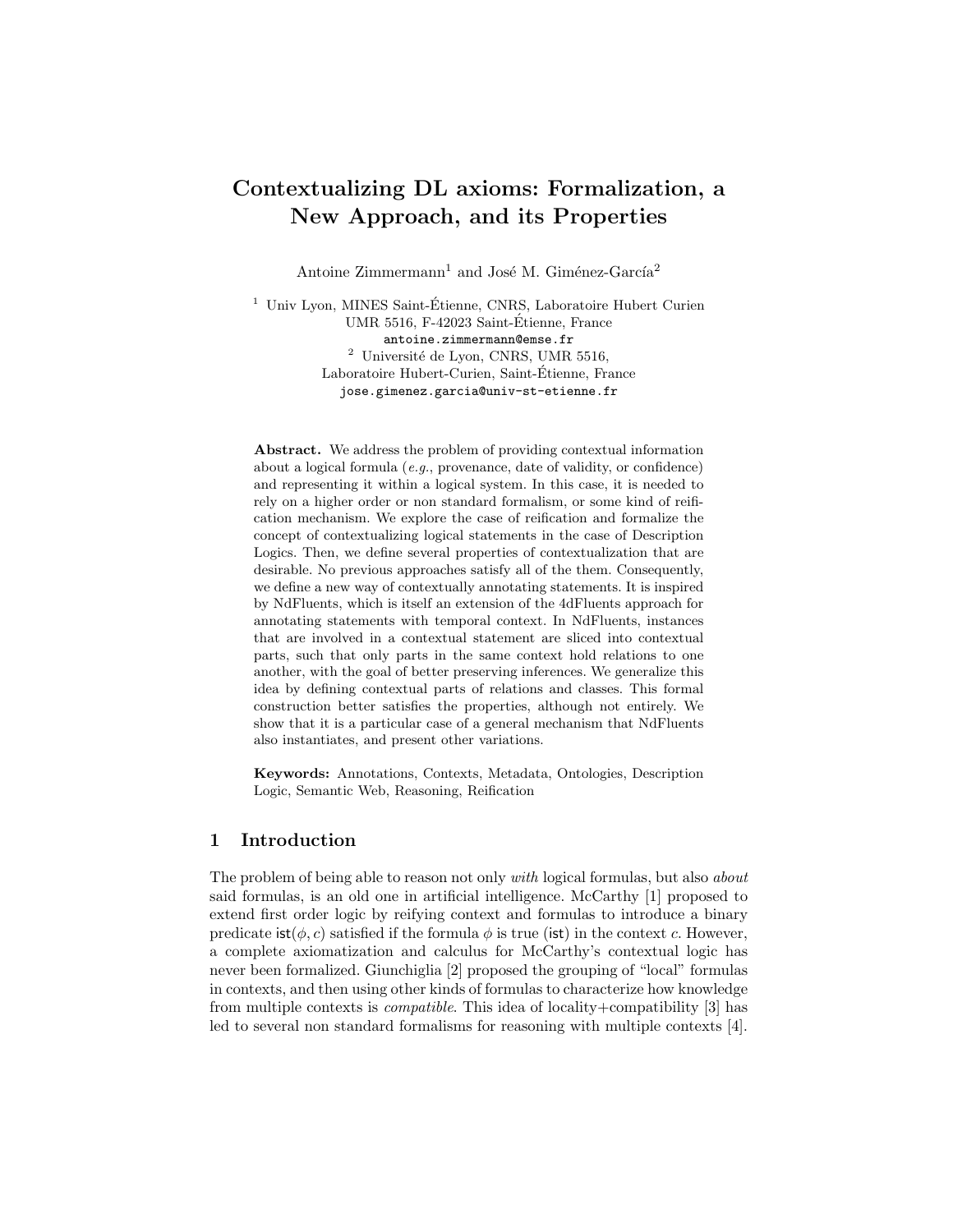Alternatively, the approach of annotated logic programming [5] considers that a contextual annotation is just a value in an algebraic structure  $(e.g., a$  number or a temporal interval). This idea was later applied to annotated RDF and RDFS [6, 7].

The representation of statement annotation has sometimes being thought of as a data model problem without consideration of the logical formalism behind. In particular, several proposals to extend the RDF data model in various ways for allowing annotations have been made: named graphs [8], RDF+ [9], RDF\* [10], Yago Model [11]. However, the underlying data structures have not a clear formal semantics. Therefore, some authors advocate another approach to representing annotation of knowledge: reify the statement or its context and describe it within the formalism of the statement. This requires modifying the statement so as to integrate knowledge of the context or statement. Examples of such techniques are reification [12], N-Ary Relations [13], Singleton Property [14]), and NdFluents [15]. This paper provides an abstraction of the reification techniques in the context of Description Logics (DLs) in the form of what we call contextualization functions. Additionally, we introduce a new technique for the representation of contextual annotations that satisfies better some desirable properties.

After introducing our notations for DLs in Sec. 2, we provide formal definitions that allow us to define verifiable properties of the reification techniques (Sec. 3). Our new technique, named NdTerms, is presented in Sec. 4, where we also prove to what extent it satisfies the properties of the previous section. Sec. 5 discuss some of the problems that may occur when combining knowledge having different annotations. In Sec. 6, we present how the other approaches fit in our formalization and why they do not satisfy well the properties. Finally, we discuss this and future work in Sec. 7.

#### 2 Preliminaries

In this section, we introduce the notations and definitions we use in relation to Description Logics. Note that we use an extended version of DL where all terms can be used as concept names, role names, and individual names in the same ontology. Using the same name for different types of terms is known as "punning" in OWL 2 [16, Section 2.4.1]. Moreover, we allow more constructs than in OWL 2 DL and make no restriction on their use in order to show that our approach is not limited to a specific DL.

We assume that there is an infinite set of *terms* N. Every term is an *individual*. A role is either a term or, given roles R and S,  $R \sqcup S$ ,  $R \sqcap S$ ,  $\neg R$ ,  $R^-, R \circ S$ and  $R^+$ . A *concept* is either a term, or, given concepts C, D, role R, individuals  $u_1, \ldots, u_k$ , and natural number  $n, \perp, \perp, C \sqcup D, C \sqcap D, \exists R.C, \forall R.C, \leq nR.C$  $\geq nR.C, \neg C$  or  $\{u_1, \ldots, u_k\}$ . Finally, we also allow concept product  $C \times D$  to define a role.

Interpretations are tuples  $\langle \Delta^{\mathcal{I}}, \cdot^{\mathcal{I}_u}, \cdot^{\mathcal{I}_r}, \cdot^{\mathcal{I}_c} \rangle$ , where  $\Delta^{\mathcal{I}}$  is a non-empty set (the domain of interpretation) and  $\mathcal{I}_u$ ,  $\mathcal{I}_r$ , and  $\mathcal{I}_c$  are the interpretation functions for individuals, roles and concepts respectively such that: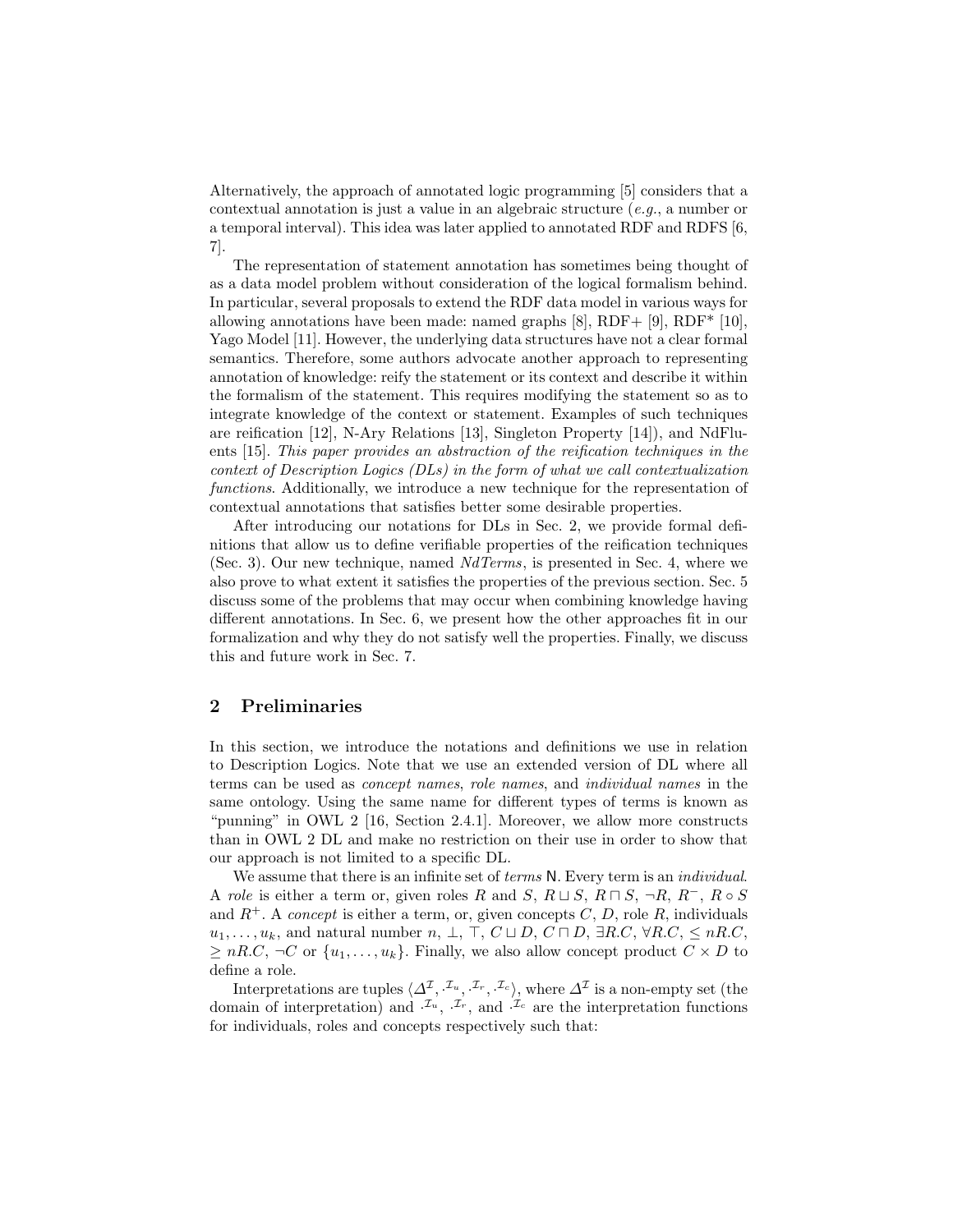- $-$  for all  $u \in \mathsf{N}$ ,  $u^{\mathcal{I}_u} \in \Delta^{\mathcal{I}}$ ;
- for all  $P \in \mathbb{N}$ ,  $P^{\mathcal{I}_r} \subseteq \Delta^{\mathcal{I}} \times \Delta^{\mathcal{I}}$  and interpretation of roles is inductively defined by  $(R \sqcup S)^{\mathcal{I}_r} = R^{\mathcal{I}_r} \cup S^{\mathcal{I}_r}$ ,  $(R \sqcap S)^{\mathcal{I}_r} = R^{\mathcal{I}_r} \cap S^{\mathcal{I}_r}$ ,  $(\neg R)^{\mathcal{I}_r} =$  $(\Delta^{\mathcal{I}} \times \Delta^{\mathcal{I}}) \backslash R^{\mathcal{I}_r}, (R^-)^{\mathcal{I}_r} = {\langle x, y \rangle | \langle y, x \rangle \in R^{\mathcal{I}_r}}}, (R \circ S)^{\mathcal{I}_r} = {\langle x, y \rangle | \exists z. \langle x, z \rangle \in R^{\mathcal{I}_r}}$  $R^{\mathcal{I}_r} \wedge \langle z, y \rangle \in S^{\mathcal{I}_r}$  and  $(R^+)^{\mathcal{I}_r}$  is the reflexive-transitive closure of  $R^{\mathcal{I}_r}$  (with R and S being arbitrary roles).
- for all  $A \in \mathsf{N}$ ,  $\check{A}^{\mathcal{I}_c} \subseteq \Delta^{\mathcal{I}}$  and interpretation of concepts is defined by  $\bot^{\mathcal{I}_c} = \emptyset$ .  $\top^{\mathcal{I}_c} = \Delta^{\mathcal{I}}, \ (C \sqcup D)^{\mathcal{I}_c} = C^{\mathcal{I}_c} \cup D^{\mathcal{I}_c}, \ (C \sqcap D)^{\mathcal{I}_c} = C^{\mathcal{I}_c} \cap D^{\mathcal{I}_c}, \ (\exists R.C)^{\mathcal{I}_c} = C^{\mathcal{I}_c}$  ${x \exists y.y \in C^{\mathcal{I}_c} \land \langle x, y \rangle \in R^{\mathcal{I}_r}}$ ,  $(\forall R.C)^{\mathcal{I}_c} = \{x | \forall y.\langle x, y \rangle \in R^{\mathcal{I}_r} \Rightarrow y \in C^{\mathcal{I}_c}\}$ ,  $(\leq nR.C)^{\mathcal{I}_c} = \{x \vert \sharp \{y \in C^{\mathcal{I}_c} \vert \langle x, y \rangle \in R^{\mathcal{I}_r}\} \leq n\}, (\geq nR.C)^{\mathcal{I}_c} = \{x \vert \sharp \{y \in C^{\mathcal{I}_c} \vert \langle x, y \rangle \in R^{\mathcal{I}_r}\} \leq n\}$  $C^{\mathcal{I}_c}\vert \langle x,y\rangle \in R^{\mathcal{I}_r}\} \geq n\}, \, (\neg C)^{\mathcal{I}_c} = \varDelta^{\mathcal{I}} \setminus C^{\tilde{\mathcal{I}}_c}, \, \{u_1,\ldots,u_k\} = \{u_1^{\mathcal{I}_u},\ldots,u_k^{\mathcal{I}_u}\},$ where C and D are arbitrary concepts, R an arbitrary role,  $u_1, \ldots, u_k$  are individual names, and  $k$  and  $n$  two natural numbers.
- Roles defined as a concept product are interpreted as  $(C \times D)^{\mathcal{I}_r} = C^{\mathcal{I}_c} \times D^{\mathcal{I}_c}$ for arbitrary concepts C and D.

In the following, we slightly abuse notations by defining interpretations as pairs  $\langle \Delta^{\mathcal{I}}, \cdot^{\mathcal{I}} \rangle$  where  $\cdot^{\mathcal{I}}$  denotes the three functions  $\cdot^{\mathcal{I}_u}, \cdot^{\mathcal{I}_c}$ , and  $\cdot^{\mathcal{I}_r}$ . Moreover, when we write  $x^{\mathcal{I}} = y^{\mathcal{I}'},$  it means " $x^{\mathcal{I}_u} = y^{\mathcal{I}'_u}$  and  $x^{\mathcal{I}_c} = y^{\mathcal{I}'_c}$  and  $x^{\mathcal{I}_r} = y^{\mathcal{I}'_r}$ ".

Axioms are either general concept inclusions  $C \sqsubseteq_c D$ , sub-role axioms  $R \sqsubseteq_r P$ S, instance assertions  $C(a)$ , or role assertions  $R(a, b)$ , where C and D are concepts,  $R$  and  $S$  are roles, and  $a$  and  $b$  are individual names. An interpretation *I* satisfies axiom  $C \sqsubseteq_c D$  iff  $C^{\mathcal{I}_c} \subseteq D^{\mathcal{I}_c}$ ; it satisfies  $R \sqsubseteq_r S$  iff  $R^{\mathcal{I}_r} \subseteq S^{\mathcal{I}_r}$ ; it satisfies  $C(a)$  iff  $a^{\mathcal{I}_u} \in C^{\mathcal{I}_c}$ ; and it satisfies  $R(a, b)$  iff  $\langle a^{\mathcal{I}_u}, b^{\mathcal{I}_u} \rangle \in R^{\mathcal{I}_r}$ . When  $\mathcal{I}$ satisfies an axiom  $\alpha$ , it is denoted by  $\mathcal{I} \models \alpha$ . Instance assertions, role assertions and individual identities constitute the ABox axioms.

An ontology O is composed of a set of terms called the signature of O and denoted by  $\text{Sig}(O)$ , and a set of axioms denoted by  $\text{Ax}(O)$ . An interpretation  $\mathcal I$ is a model of an ontology O iff for all  $\alpha \in Ax(O), \mathcal{I} \models \alpha$ . In this case, we write  $\mathcal{I} \models O$ . The set of all models of an ontology O is denoted by  $Mod(O)$ . A semantic consequence of an ontology O is a formula  $\alpha$  such that for all  $\mathcal{I} \in Mod(O), \mathcal{I} \models \alpha$ .

In the rest of the paper, we will use teletype font to denote known individuals, and normal font for unknown individuals and variables  $(e,q,\text{City}(\text{babylon})$ and  $\texttt{City}(x)$ ).

#### 3 Contextualization of Statements

A contextual annotation can be thought of as a set of ABox axioms that describe an individual representing the statement (the anchor) that is annotated. An annotated statement (or ontology) is the combination of a DL axiom (or DL ontology) with a contextual annotation.

Definition 1 (Connected individuals). Two terms a and b are connected individuals wrt an ABox  $A$  iff a and b are used as individual names in  $A$ , and either

– a and b are the same term, or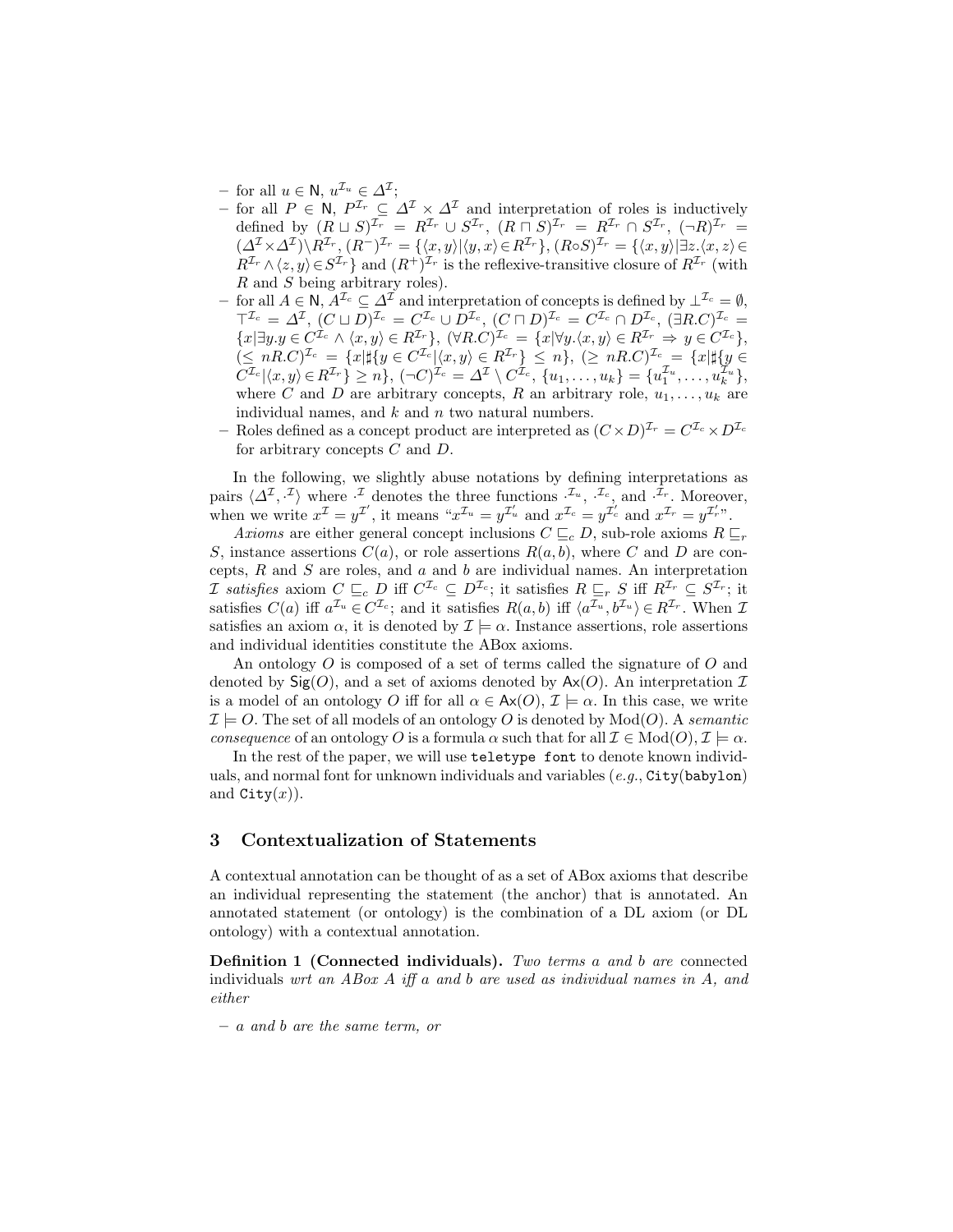- there exists  $R_1, \cdots, R_n$  and  $z_1, \cdots, z_{n-1}$ , such that:
	- $R_1(a, z_1)$ , or  $R_1(z_1, a)$
	- $R_i(z_{i-1}, z_i)$ , or  $R_i(z_i, z_{i-1})$ ,  $2 \le i \le n-2$
	- $R_n(z_{n-1}, b)$ , or  $R_n(b, z_{n-1})$

*Example 1.* If we consider the ABox  $A = \{P(a, b), Q(c, b), S(d, e)\}\)$ , the pairs of individuals  $\{a, b\}, \{b, c\}, \{a, c\}, \text{and } \{d, e\}$  are *connected individuals*, but  $\{a, d\},\$  ${b, d}, {c, d}, {a, e}, {b, e}, \text{and } {c, e} \text{ are not.}$ 

**Definition 2 (Contextual annotation).** A contextual annotation  $\hat{C}$  is an ABox with signature  $\{a\} \cup \Sigma$  where  $a \notin \Sigma$  is a distinguished term (called the anchor) and  $\Sigma$  is a DL signature such that  $\forall x \in \Sigma$ ,  $\{a, x\}$  are connected individuals.

Example 2. The Abox  $CA = \{validity(a, t), Interval(t) from(t, 609BC), to(t, 539BC),\}$  $prov(a, w)$ , name(w, wikipedia), Wiki(w)} is a *contextual annotation*, where a is the anchor and  $\Sigma = \{t,$  Interval, w, wikipedia, wiki, 609BC, 539BC}.

Definition 3 (Annotated statement). An annotated statement is a pair  $\langle \alpha, Ca \rangle$  such that  $\alpha$  is a description logic axiom and  $Ca$  is a contextual annotation.

Example 3. The pair  $\langle \alpha, C\hspace{-0.1cm}A \rangle$ , where  $\alpha = \texttt{capital}(\texttt{babylon}, \texttt{babylonianEmpire})$ and CA is the contextual annotation from Ex. 2, is an annotated statement.

**Definition 4 (Annotated ontology).** An annotated ontology is a pair  $\langle O, Ca \rangle$ such that O is a description logic ontology and Ca is a contextual annotation.

Each reification technique has an implicit construction plan in order to map an annotated statement to a resulting ontology. A contextualization (Def. 5) represents the procedure that generates a single DL ontology from a given annotated statement or ontology. The procedure must not lose information, especially not the annotation.

Definition 5 (Contextualization). A contextualization is a function f that maps each annotated statement  $\alpha_{\text{Ca}} = \langle \alpha, \alpha \rangle$  to a description logic ontology  $f(\alpha_{\text{Ca}}) = \mathsf{St}(\alpha_{\text{Ca}}) \cup \mathsf{Cx}(\alpha_{\text{Ca}})$  such that:

- there exists an individual u in the signature of  $St(\alpha_{\text{Ga}})$  and of  $Cx(\alpha_{\text{Ga}})$  such that:
	- for all  $R(\mathbf{a}, x) \in Ca$ ,  $R(u, x) \in C_{\mathsf{X}}(\alpha_{\mathsf{G}_n})$ ;
	- for all  $R(x, a) \in Ca$ ,  $R(x, u) \in C_x(\alpha_G)$ ;
	- for all  $C(\mathbf{a}) \in Ca$ ,  $C(u) \in \mathsf{Cx}(\alpha_{\mathcal{C}_h})$ ;
	- for all other  $\alpha \in Ca$ ,  $\alpha \in \mathsf{Cx}(\alpha_{\mathbb{G}_k})$ .
- there is an injective mapping between the signature of  $\alpha$  and the signature of  $St(\alpha_C)$ .

We extend f to all annotated ontologies  $O_{\text{Ca}} = \langle O, G \rangle$  by defining  $f(O_{\text{Ca}}) =$  $\bigcup_{\alpha\in O}f(\langle \alpha, Ca\rangle).$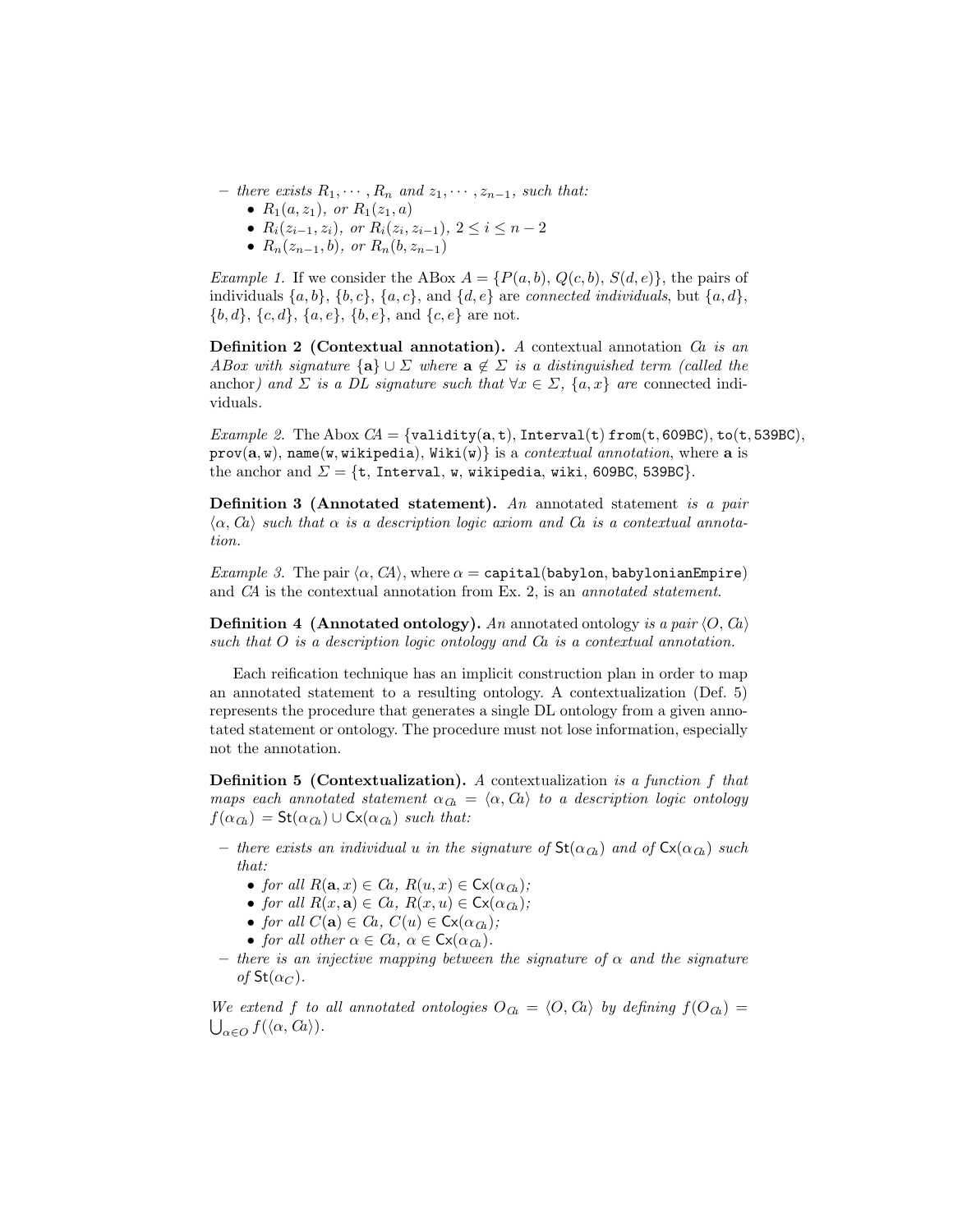*Example 4.* An example contextualization function  $f_{ex}$  introduces a fresh term t for each annotated statement with a role assertion  $R(a, b)$ , where R, a, and b are three therms, creates new axioms  $\text{subject}(t, s)$ ,  $\text{predicate}(t, R)$ ,  $\text{object}(t, o)$ , and finally removes the axiom  $R(a, b)$ . Notice that this construction requires the punning of term R. This function is analogous to RDF Reification. The result of this contextualization, along with Other possible known approaches, is described in Sec. 6.

Those are the only structures that we will consider in this paper. The remaining definitions are desirable properties that a contextualization should satisfy, especially if one wants it to preserve as much of the original knowledge as possible.

Definition 6 (Soundness). A contextualization function f is sound wrt a set of annotated ontologies  $\Omega$  iff for each  $O_{\text{Ca}} = \langle O, \text{Ca} \rangle \in \Omega$  such that O and Ca are consistent, then  $f(O_{\text{G}})$  is consistent.

That is, a contextualization is sound if, when contextualizing a consistent ontology, the result is also consistent. This property avoids that the contextualization introduces unnecessary contradictions that would result in everything being entailed by it. Note that this requirement is not necessary in the opposite direction, *i.e.*, if  $f(O_{G})$  is consistent, it is not required that O and C are consistent.

*Example 5.* The contextualization function  $f_{ex}$  from Ex. 4 is sound wrt the set of ontologies  $\Omega$ , where  $\Omega \cup \{\text{subject, predicate}, \text{predicate}\} = \emptyset$ .

**Definition 7** (Inconsistency preservation). Let f be a contextualization function. We say that f preserves inconsistencies iff for all annotated ontologies  $O_{\text{Ca}} = \langle O, G \rangle$ , if O is inconsistent then  $f(O_{\text{Ca}})$  is inconsistent.

Inconsistency preservation means that a self-contradictory ontology in a given context is contextualized into an inconsistent ontology, such that bringing additional knowledge from other contexts would result in no more consistency. If something is inconsistent within a context, then it is not really worth to consider reasoning with this annotated ontology.

*Example 6.* The contextualization function  $f_{ex}$  from Ex. 4 does not preserve inconsistencies. For instance, capitalOf can be defined as irreflexive using the following axiom: ∃capitalOf.  $\top \sqsubseteq \forall$ capitalOf<sup>-</sup>.⊥. Then, the axiom capitalOf(babylon, babylon) would make the ontology inconsistent. But when applying  $f_{ex}$  the result is consistent.

Definition 8 (Entailment preservation). Let f be a contextualization function. Given two description logic ontologies  $O_1$  and  $O_2$  such that  $O_1 \models O_2$ , we say that f preserves the entailment between  $O_1$  and  $O_2$  iff for all contextual annotations  $Ca, f(\langle O_1, Ca \rangle) \models f(\langle O_2, Ca \rangle)$ . Given a set  $\mathfrak{K} \subseteq \mathbb{N}^{\mathsf{a}}$  of contextual annotations, if f preserves all entailments between ontologies in  $\mathfrak{K}$ , then we say that  $f$  is entailment preserving for  $\mathfrak{K}$ .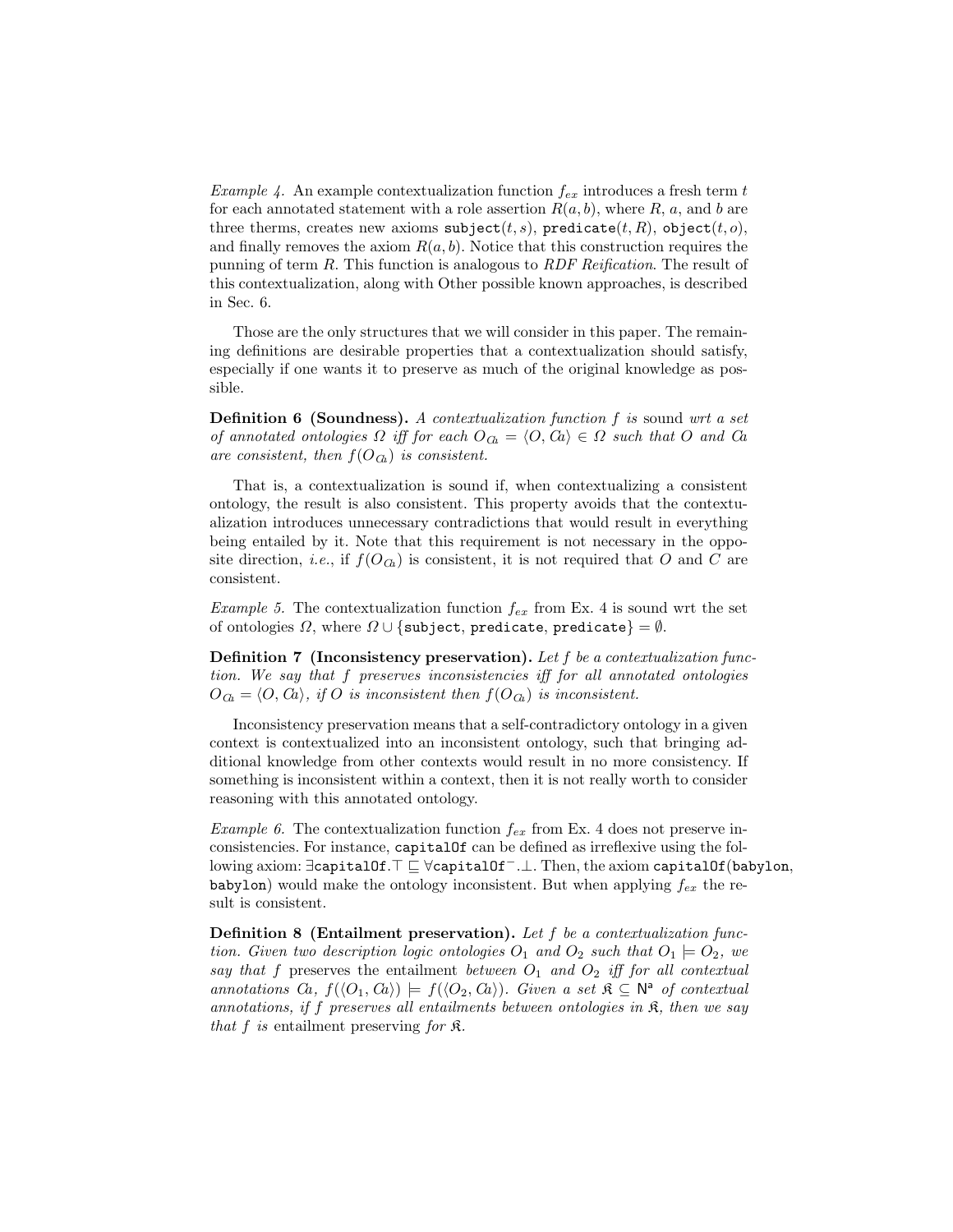In short, a contextualization is entailment preserving if all the knowledge that could be inferred from the original ontology can also be inferred, in the same context, in the contextualized ontology.

*Example 7.* The contextualization function  $f_{ex}$  from Ex. 4 preserves entailments for the TBox of ontologies (because no modifications are made on its axioms), but it does not preserve entailments on role assertions. For instance, the axioms capitalOf  $\sqsubset$  cityOf, capitalOf(babylon, babylonianEmpire) entails cityOf(babylon, babylonianEmpire), but this inference is not preserved after applying  $f_{ex}$ .

# 4 The NdTerms Approach

This section defines the NdTerms approach that extends the NdFluent proposal [15]. To this end, we assume that terms are divided into three infinite disjoint sets  $N^{nc}$ ,  $N^{c}$ , and  $N^{a}$  called the non contextual terms, the contextual terms, and the anchor terms respectively. We also assume that there is an injective function  $\mathfrak{A} : \mathfrak{C} \to \mathbb{N}^{\mathsf{a}}$  and for all  $Ca \in \mathfrak{C}$  there is an injective function  $\mathsf{ren}_{\mathit{Ch}}: \mathsf{N}^{\mathsf{nc}} \to \mathsf{N}^{\mathsf{c}}$  and two terms <code>isContextualPartOf</code>,isInContext  $\in \mathsf{N}^{\mathsf{nc}}.$  For any  $Ca$ , we extend ren<sub> $Ca$ </sub> to axioms by defining ren $_{Ca}(\alpha)$  as the axiom built from  $\alpha$  by replacing all terms  $t \in \text{Sig}(\alpha)$  with ren $\alpha(t)$ .

#### 4.1 Contextualization Function in NdTerms

The contextualization needs to combine the ontologies from the statements and the contextual annotation. However, if we naïvely make the union of the axioms, they could contradict, and it would not be possible to ensure the desired properties. For example, an ontology may restrict the size of the domain of interpretation to be of a fixed cardinality, while the contextual annotation may rely on more elements outside the local universe of this context. For this reason we use the concept or relativization: The ontology is modified in such a way that the interpretation of everything explicitly described in it is confined to a set, while external terms or constructs may have elements outside said set. Relativization has been applied in various logical settings over the past four decades  $(e.g., [17])$ and applied to DLs and OWL [18], among others.

Definition 9 (Relativization). Let Ca be a contextual annotation. Given an ontology O, the relativization of O in Ca is an ontology  $\text{Rel}_{G}(O)$  built from O as follows:

- 1. Sig(Rel $_G(O)$ ) = Sig(O)  $\cup \top_{G}$  where  $\top_{G}$  is a term not appearing in Sig(O);
- 2. for all appearances of  $\top$  in an axiom of O, replace  $\top$  with  $\top_{\text{Ga}}$ ;
- 3. for all concepts  $\neg C$  appearing in an axiom of O, replace it with  $\neg C \sqcap \top_{\mathcal{C}_k}$ ;
- 4. for all roles  $\neg R$  appearing in an axiom of O, replace it with  $\neg R \sqcap (\top_{\mathcal{C}_R} \times \top_{\mathcal{C}_R})$ ;
- 5. for all concepts  $\forall R.C$  appearing in an axiom of O, replace it with  $\forall R.C \sqcap \top_{\mathcal{C}_k}$ ;
- 6. for all roles  $R^+$  appearing in an axiom of O, replace it with  $R^+ \sqcap \sqcap_{\mathcal{C}_k} \times \sqcap_{\mathcal{C}_k}$ .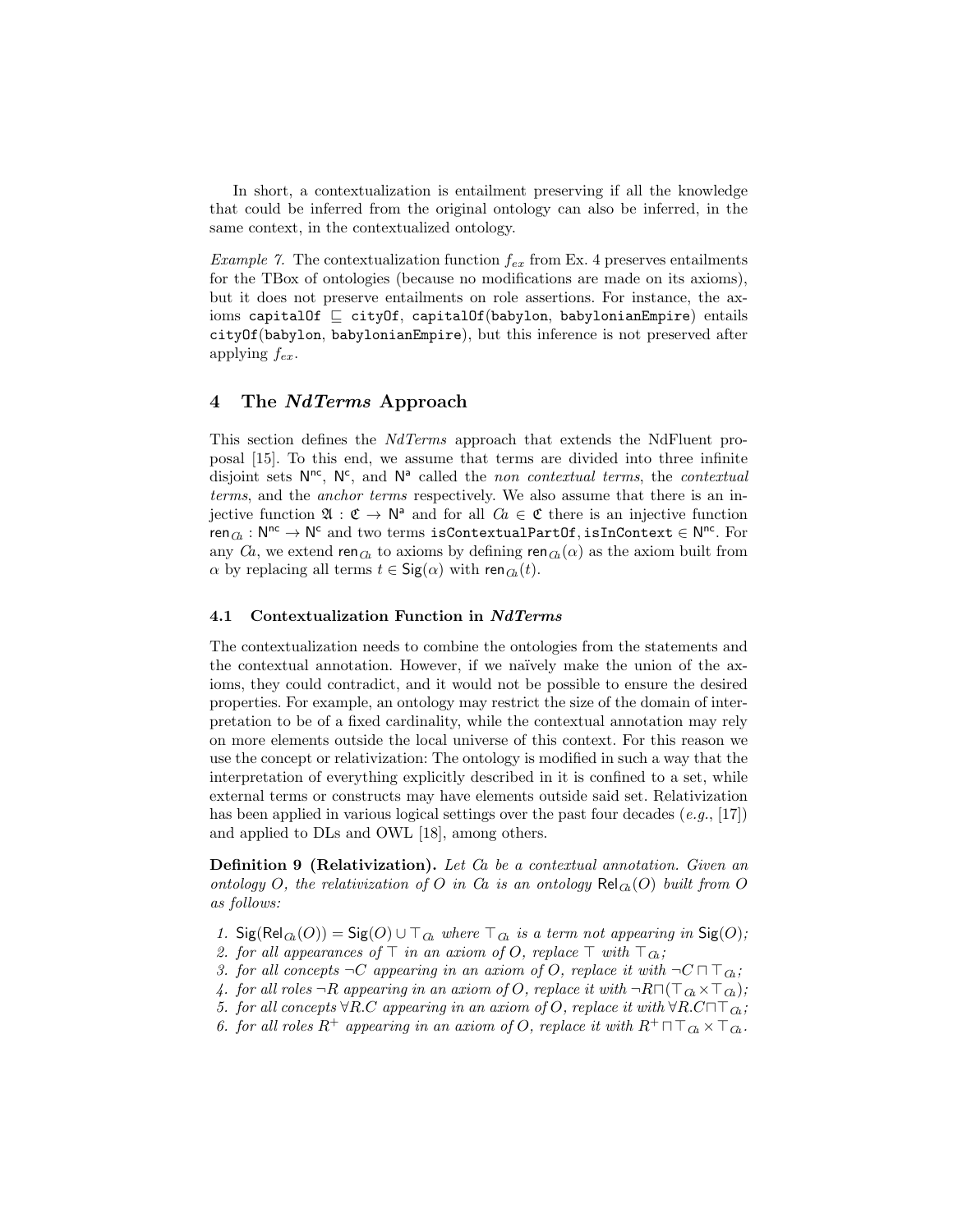7. Additionally, for all terms  $t \in \text{Sig}(O)$ , the following axioms are in  $\text{Rel}_{\text{Ch}}(O)$ :

 $- t \sqsubseteq \top_{\mathcal{C}}$  $- \top_{\mathcal{C}}(t),$ – ∃ $t.\top$  ⊑  $\top$  $\alpha$ ,  $- \top \sqsubseteq \forall t. \top_{\mathcal{C}_h}$ .

The relativization of an ontology can be done systematically by relativizing its concepts and roles, which in turn can be achieved by using Def. 10.

Definition 10 (Relativization of concepts and roles). Given a contextual annotation Ca, we define a function rel<sub>Ca</sub> that maps concepts and roles to concepts and roles according to the rules of Items 2-6. That is, recursively:

 $-$  rel $_{G_{i}}(t) = t;$  $-$  rel $_{G_k}(\{u_1, \ldots u_k\}) = \{$ rel $_{G_k}(u_1), \ldots$ rel $f(u_k)\};$  $-$  rel $_{G_a}(C \sqcup D)$  = rel $_{G_a}(C) \sqcup$  rel $_{G_a}(D)$ ;  $-$  rel $_{G\!a}(C\sqcap D)$  = rel $_{G\!a}(C)\sqcap$  rel $_{G\!a}(D);$  $-$  rel $_{G_a}(\neg C)$  =  $\neg$ rel $_{G_a}(C)$   $\sqcap \top_{G_a}$ ;  $-$  rel $_{G\!a}(C \times D)$  = rel $_{G\!a}(C) \times$  rel $_{G\!a}(D)$ ;  $-$  rel $_{G\!a}(R \sqcup S)$  = rel $_{G\!a}(R) \sqcup$  rel $_{G\!a}(S);$  $-$  rel $_{G_{1}}(R\sqcap S)$  = rel $_{G_{1}}(R)\sqcap$  rel $_{G_{1}}(S);$ – rel $_{G_{1}}(R \circ S)$  = rel $_{G_{1}}(R) \circ$  rel $_{G_{1}}(S)$ ;  $-$  rel $_{G_a}(\neg R)$  =  $\neg$ rel $_{G_a}(R)$   $\sqcap \top_{G_a} \times \top_{G_a}$ ;  $-$  rel $_{\mathcal{C}\!a}(R^-)$   $=$  rel $_{\mathcal{C}\!a}(R)^-,$  $\left. \mathsf{rel}_{\mathit{Ca}}(R^+) = \mathsf{rel}_{\mathit{Ca}}(R)^+ \sqcap \top_{\mathit{Ca}} \times \top_{\mathit{Ca}}; \right.$  $-$  rel $_{Ga}(\exists R.C) = \exists$ rel $_{Ga}(R)$ .rel $_{Ga}(C)$ ; – rel $_{G_{k}}(\forall R.C)$  =  $\forall$ rel $_{G_{k}}(R)$ .rel $_{G_{k}}(C)$   $\sqcap \top_{G_{k}}$ ; – rel $_{G_{\!L}}(\geq nR.C)$  =  $\geq n$  rel $_{G_{\!L}}(R).$ rel $_{G_{\!L}}(C);$  $-$  rel $_{G_l}(\leq nR.C) = \leq n$  rel $_{G_l}(R)$ .rel $_{G_l}(C)$ .

where t is a term, C, D are concepts, R, S are roles,  $u_1, \ldots u_k$  are individuals, and k, n are natural numbers.

*Example 8*. The axiom  $\exists$ capitalOf.<sup>T</sup>  $\sqsubseteq$   $\forall$ capitalOf<sup>-</sup>.⊥ from Ex. 6 is relativized into ∃capitalOf. $\top_{\mathcal{C}_a} \sqsubseteq \forall$ capitalOf $\top \bot \sqcap \top_{\mathcal{C}_a}$ .

Then, the contextualization in  $NdTerms$  is done by: (1) creating the replacement of the anchor using the function  $\mathfrak{A}$ , (2) renaming all the terms in the statement using the ren function, (3) linking them to the original terms by the isContextualPartOf relation, and (4) linking the renamed terms to the context using the isInContext relation.

Definition 11 (Contextualization in NdTerms). Let  $Ca \in \mathfrak{C}$  be any contextual annotation. Let  $\alpha_{\text{Ca}} = \langle \alpha, \alpha \rangle$  be an annotated statement such that the signatures of  $\alpha$  and  $Ca$  are in  $N^{nc}$ . We define the contextualization function  $f_{nd}$ such that  $f_{\text{nd}}(\alpha_{\text{Ch}}) = \mathsf{St}(\alpha_{\text{Ch}}) \cup \mathsf{Cx}(\text{Ca})$  and:

 $-$  St $_{Ga}(\alpha) =$  {ren $_{Ga}(\text{Rel}_{Ga}(\alpha))$ }∪{isContextualPartOf(ren $_{Ga}(t), t)$  |  $t \in$  Sig $(\alpha)$ }∪ { $\{isInContext(ren_{\mathcal{C}_k}(t), \mathfrak{A}(\mathcal{C}_k)) | t \in Sig(\alpha)\}.$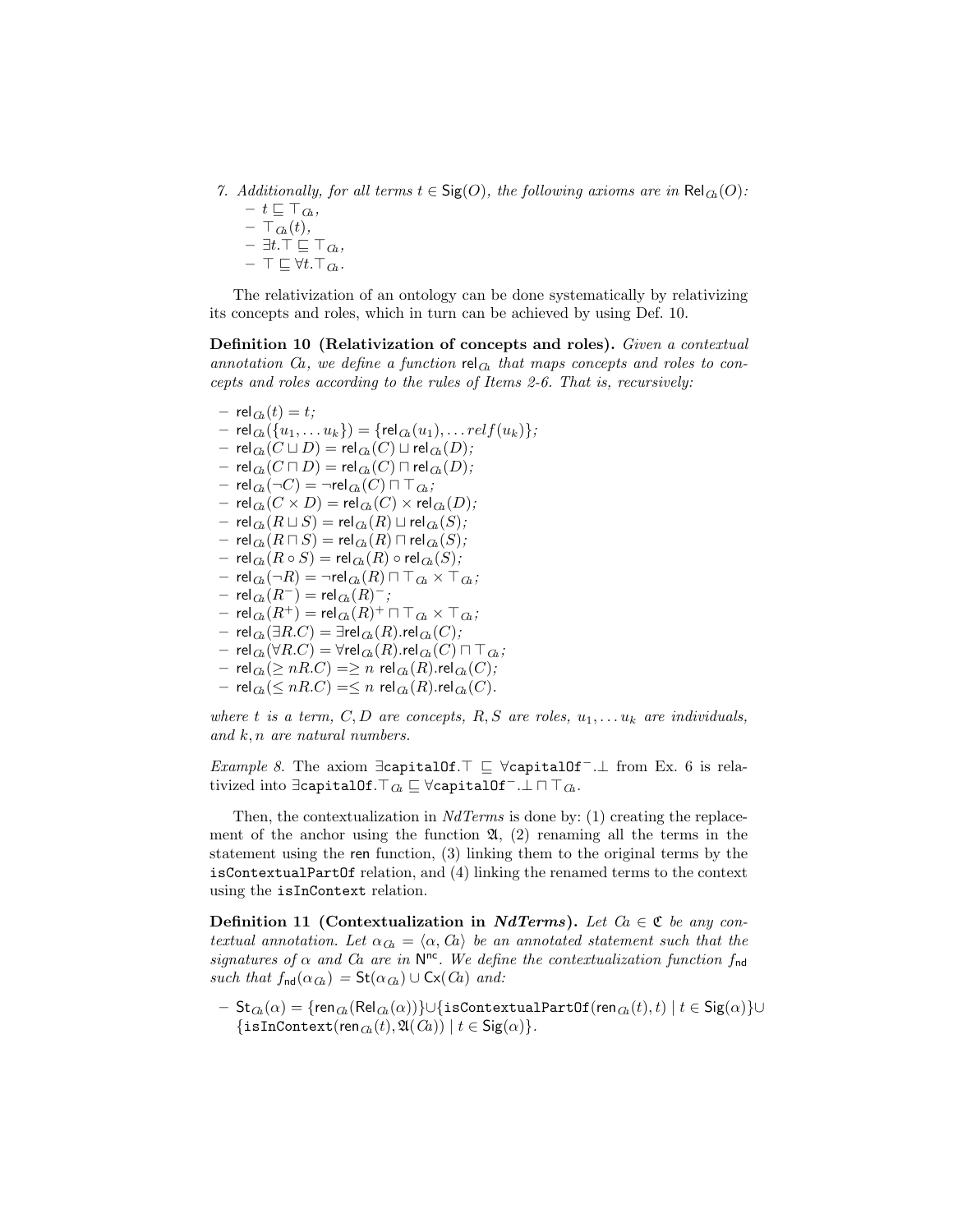- $-$  Cx(*Ca*) contains exactly the following axioms:
	- for all  $R(\mathbf{a}, x) \in Ca$ ,  $R(\mathfrak{A}(Ca), x) \in C_{\mathsf{X}}(\alpha)$ ;
	- for all  $R(x, a) \in Ca$ ,  $R(x, \mathfrak{A}(Ca)) \in C_x(G)$ ;
	- for all  $C(\mathbf{a}) \in Ca$ ,  $C(\mathfrak{A}(Ca)) \in C(\mathfrak{C}(Ca))$ ;
	- for all other axioms  $\beta \in Ca$ ,  $\beta \in C_x(G)$ .

Similarly to Ex. 4, this construction requires punning, since all terms in the statement are used as individual names in the role assertion is ContextualPartOf(ren $_{G_{k}}(t)$ ,  $t$ ).

Example 9. The NdTerms contextualization of our running example within the context CA of Ex. 2 contains the following axioms, where  $term@Ca$  is the result of the renaming function ren $_{\text{Ca}}(term)$ :

```
capitalOf@<sup>C</sup>A(babylon@<sup>C</sup>A, babylonianEmpire@<sup>C</sup>A)
isContextualPartOf(babylon@CA, babylon)isContextualPartOf(babylonianEmpire@CA, babylonianEmpire)
isInContext(babylon, exampleContext)
isInContext(babylonianEmpire, exampleContext)
validity(exampleContext, t) etc.
```
#### 4.2 Properties of NdTerms

This subsection presents the properties satisfied by  $NdTerms$ . Due to space constraints, we omit the proofs of the theorems, but they are provided in the accompanying technical report [19].

The contextualization of NdTerms is sound, but only wrt annotated ontologies that satisfy certain conditions. In order to present the conditions, we need to introduce the following definition, that is also used in several proofs of this paper.

**Definition 12 (Domain extensibility).** Let O be an ontology. A model  $\mathcal{I} =$  $\langle \Delta^{\mathcal{I}}, \cdot^{\mathcal{I}} \rangle$  of O is domain extensible for O iff for all sets  $\Delta^+$ ,  $\mathcal{I}' = \langle \Delta^{\mathcal{I}} \cup \Delta^+, \cdot^{\mathcal{I}} \rangle$ is also a model of O. An ontology is said to be model extensible iff it has a model that is domain extensible.

Note that, even if the domain of interpretation of an ontology is infinite, that does not necessarily mean that its models are domain extensible. This notion is closely related to the notion of *expansion* in [18] since if  $\mathcal I$  is domain extensible, then one can build infinitely many expansions of it.

Theorem 1 (Soundness of NdTerms). Let Ca be a contextual annotation. If  $Ca$  has its signature in  $N^{nc}$  and is model extensible, then the contextualization function  $f_{\text{nd}}$  is sound wrt annotated ontologies  $O_{\text{Ca}} = \langle O, G \rangle$ , Sig $(O) \subseteq \mathbb{N}^{\text{nc}}$ , and  $\text{Sig}(O) \cap \text{Sig}(Ca) = \emptyset$ .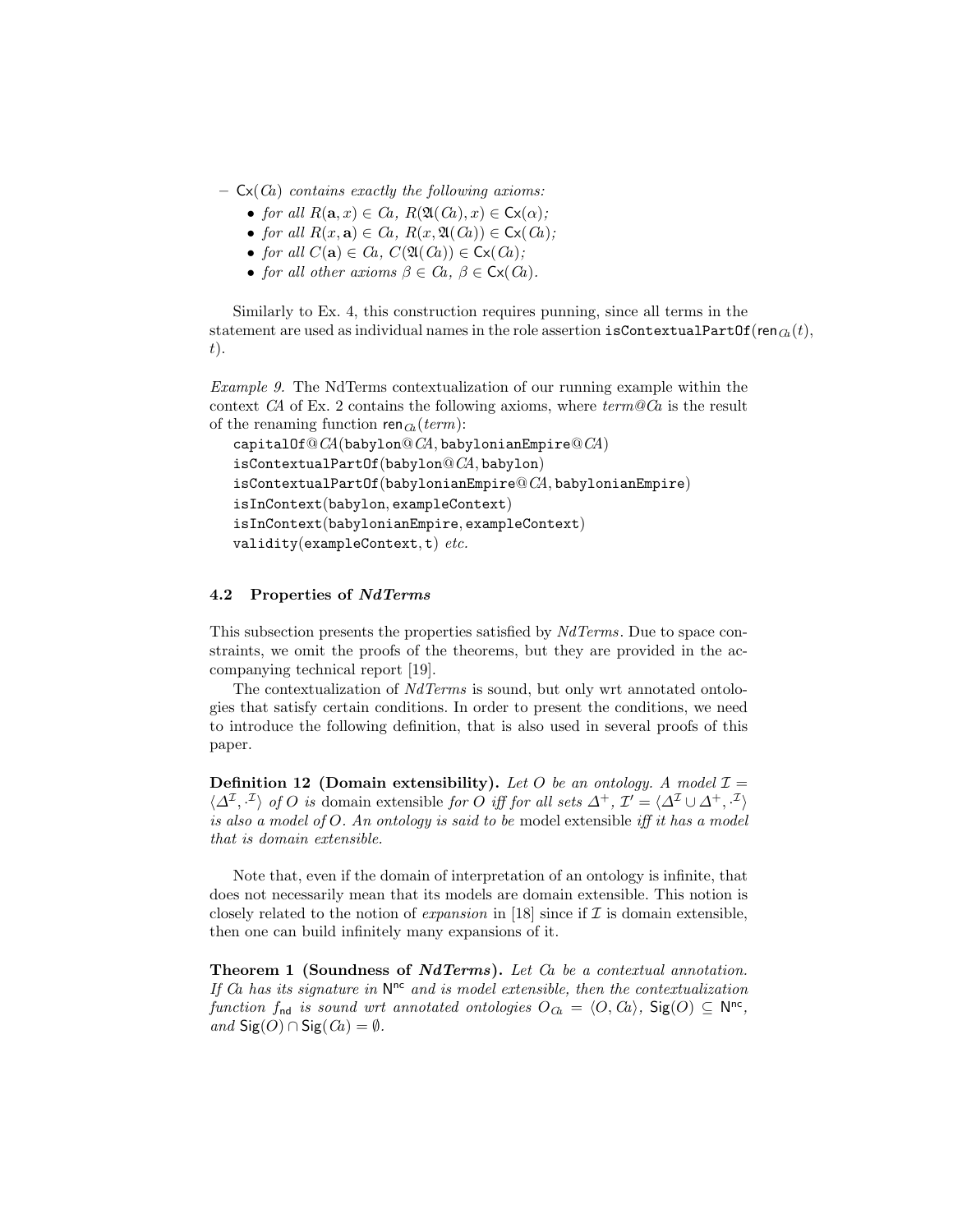A model of the union of the of two ontologies can be made from the union of the models of the original ontologies if both ontologies are domain extensible. However, this is not a strong restriction, because the relativization of any consistent ontology is model extensible. Since NdTerms relativizes the ontology  $O$  and requires the contextual annotation  $Ca$  to be model extensible, it follows that a model can be made. Hence NdTerms is sound.

Theorem 2 (Inconsistency preservation of NdTerms). The contextualization function fnd preserves inconsistencies.

If the contextualization of an ontology  $f_{\text{nd}}(O_{G_{h}})$  is consistent, then the original ontology O is necessarily consistent. Because the renaming function ren $\sigma$  is injective, there exists an inverse function  $\mathsf{ren}_{\bar{G}k} : \mathsf{ren}_{\bar{G}k}(\mathsf{N}^{\mathsf{nc}}) \to \mathsf{N}^{\mathsf{nc}}$  which is itself injective, and the renaming of terms gives us a model. The relativization function rel<sub> $\alpha$ </sub>, on the other hand, does not change the interpretation (since  $T^{\mathcal{I}'} = T^{\mathcal{I}'}_{\alpha}$ , adding  $\sqcap \top_G$  to a concept does not change its interpretation, and replacing  $\top$ with  $\top_{\mathcal{G}_k}$  has no effect on the interpretation of the concepts or roles). Therefore, if a model satisfies the contextualization function  $f_{nd}(O_{\text{C}_n})$ , it also satisfies O, and it is not possible to have a consistent NdTerms contextualization of a non-consistent ontology.

In [15], we were only able to study entailment preservation in the limited setting of pD∗ entailment. Here we present a much stronger theorem for NdTerms.

Theorem 3 (Entailment preservation of NdTerms). Let Ca be a contextual annotation, let  $\Omega$  be a set of ontologies having their signatures in  $\mathsf{N}^{\mathsf{nc}}$  and disjoint from the signature of Ca. If Ca is model extensible, then NdTerms is entailment preserving for  $\{\langle O, Ca \rangle\}_{O \in \Omega}$ .

If the ontology  $O$  is inconsistent, the entailment is trivially preserved. If not, considering that the relativization of a consistent ontology preserves entailments, and that the function ren $\alpha$  is just a renaming (and "truth is invariant under change of notation"  $[20]$ , the entailments of the ontology O are preserved. Moreover, all axioms in  $\mathsf{Cx}(G)$  are satisfied by the interpretation  $\mathcal{I}$ , and whenever isContextualPartOf(ren<sub>Ka</sub>, t) or isInContext(ren<sub>Ka</sub> $(t)$ ,  $\mathfrak{A}(K_a)$ ) are in the entailed contextualized ontology, then they are in original as well as well. Therefore, all entailments are preserved, and NdTerms satisfies this property.

## 5 Annotations in Multiple Contexts

So far, we assumed that all axioms of an ontology are annotated with the same contextual information. In this setting, the core of the contextualization function in NdTerms amounts to relativizing the axioms and renaming the terms. The renaming part may seem surprising because, as we said a couple of times already, "truth is invariant under change of notation". However, the usefulness of the renaming part becomes apparent when we want to combine several annotated ontologies having different contextual annotations (say  $Ca<sub>1</sub>$  and  $Ca<sub>2</sub>$ ). In this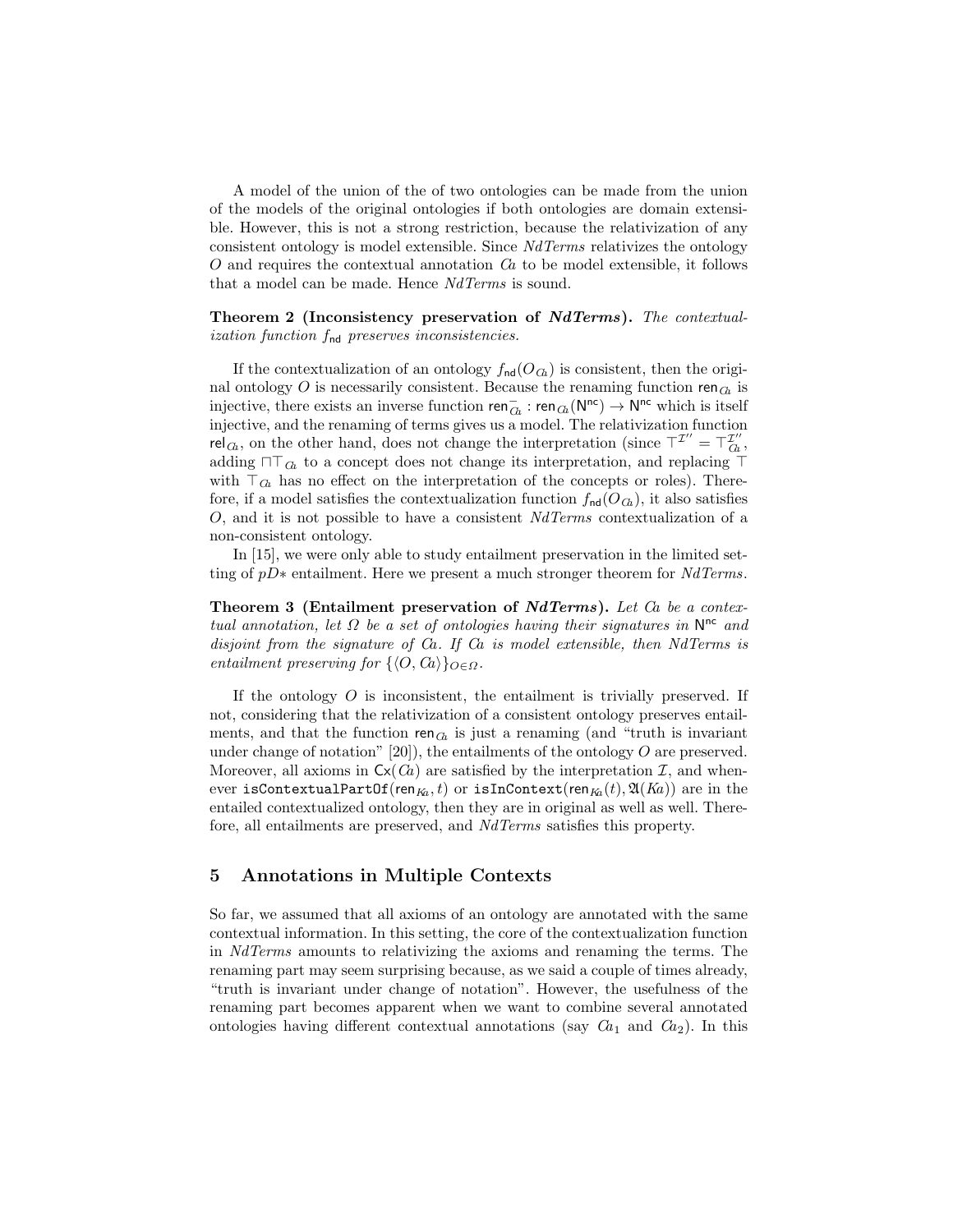case, if the renaming functions  $\text{ren}_{\textit{Ca}_1}$  and  $\text{ren}_{\textit{Ca}_2}$  are mapping non contextual terms into disjoint sets of contextual terms, then the contextualization function  $f_{\rm nd}$  ensures that any inference made in a context will not interact with the knowledge from another context. This avoids the contextualized knowledge to be inconsistent when combining statements in different contexts that contradict each others.

The properties presented in Sec. 3 require a little adaptation when applied to the multi-contextual setting. Indeed, in spite of the soundness theorem of Sec. 4.2, in the general case if a set of annotated ontologies  $\{\langle O_i, G_i \rangle\}_{i \in I}$  are satisfying the constraints of Theorem 1, it is still possible that  $\bigcup_{i\in I} f_{\sf nd}(\langle O_i, Ca_i\rangle)$ is inconsistent. We expect that the preservation of consistency can be guaranteed if all the signatures of  $\{O_i\}$  are disjoint from all the signatures of  $\{Ca_i\}$ . Studying in more details the case of multiple contextual annotations is planned for future work.

## 6 Other Approaches

Here we briefly present the most relevant reification approaches in the Semantic Web. For all of them, the contextualization only annotates the role assertions, leaving other axioms unmodified.

As seen in Ex. 4, RDF reification replaces  $\alpha = R(x, y)$  with three new role assertions  ${\tt subject}(\mathbf{a}_\alpha^{G\! a},x),\,{\tt predict}(\mathbf{a}_\alpha^{G\! a},R),\,{\tt and}\,\,{\tt object}(\mathbf{a}_\alpha^{G\! a},y)\,$  and the  ${\tt ax-}$ ioms in the contextual annotation are anchored on  $a_{\alpha}^{G}$ , which depends on the role assertion R and the contextual annotation  $Ca$ . As shown in Ex. 6 and 7, this contextualization method preserves neither inconsistencies (in the sense of Def. 7) nor entailments on role assertions.

Example 10. An RDF reification contextualization of our running example within the context CA of Ex. 2 contains the following axioms:

```
subject(stbcobe, babylon)
predicate(stbcobe, capital)
object(stbcobe, babylonianEmpire)
validity(stbcobe, t)
etc.
```
*N-Ary relations* replaces  $R(x, y)$  by two role assertions  $p_1(R)(x, \mathbf{a}_\alpha^{(L)})$  and  $p_2(R)(\mathbf{a}_{\alpha}^{G_a},y)$ , where R is a simple role assertion, and  $p_1$  and  $p_2$  are two injective functions with disjoint ranges that map non-contextual roles to contextual roles. Alternatively, a new concept  $C_R$  is added for the role  $R$ , and the following assertions are added:  $C_R(\mathbf{a}_{\alpha}^{G_a}), p_1(R)(\mathbf{a}_{\alpha}^{G_a}, x)$ , and  $p_2(R)(\mathbf{a}_{\alpha}^{G_a}, y)$ .

Example 11. An N-Ary relations contextualization of our running example within the context CA of Ex. 2 contains the following axioms:

```
capitalOf#1(babylon, rbcobe)
capitalOf#2(rbcobe, babylonianEmpire)validity(rbcobe, t)
etc.
```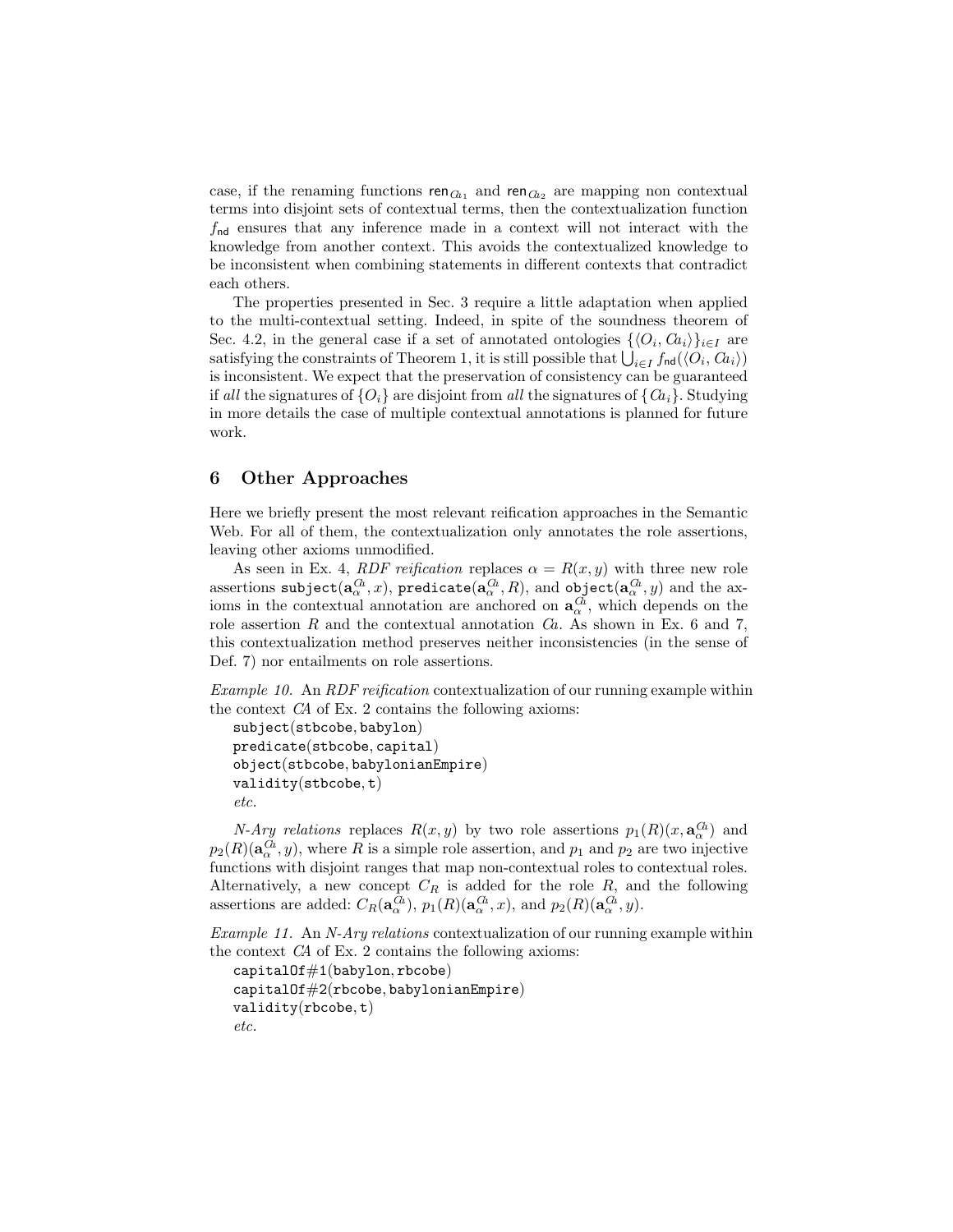Singleton property is using a non-standard semantics of RDF but the same idea can be simulated with DL axioms. For each simple role axiom  $R(x, y)$ , the following axioms are added:  $\mathbf{a}_{\alpha}^{G}(x, y)$  (that is, the term for the anchor is used as a role),  $\{x\} \equiv \exists \mathbf{a}_{\alpha}^{\alpha} \cdot \{y\}$  (which guarantees that the anchor property is a  $\text{singletonPropertyOf}(\mathbf{a}_\alpha^{Gk}, R).$ 

Example 12. A Singleton Property contextualization of our running example within the context CA of Ex. 2 contains the following axioms:

```
capital#1(babylon, babylonianEmpire)
singlet on PropertyOf(capital#1, capital)validity(capital#1, t)
etc.
```
The remaining approach, NdFluents, uses a similar approach as NdTerms except that it only renames the terms used as individuals and does not relativize the ontology. This ensures interesting properties wrt entailment preservation [15], but TBox axioms in different contexts are not distinguishable.

# 7 Discussion and Future Work

NdTerms and NdFluents are a concrete instantiations of a general approach of contextualizing (parts of) the terms in the ontology. Other instantiations would be possible, such as contextualizing role names (in a similar fashion as the singleton property), class names, or a combination of them. Then, NdTerms would be the approach where each and every term is contextualized, while in NdFluents only individuals are.

In the future, we would like to deepen the analysis of contextualization, filling gaps still present in this preliminary work. Especially, the combination of multiple annotations, or annotations of contextualized ontologies, present some interesting challenges. A more systematic comparison of the various approaches remains to be presented.

Acknowledgement: This work was partly funded by project WDAqua (H2020- MSCA-ITN-2014 #64279) and project OpenSensingCity (ANR-14-CE24-0029).

# References

- 1. McCarthy, J.L.: Generality in Artificial Intelligence. Communications of the ACM 30(12) (1987) 1029–1035
- 2. Giunchiglia, F.: Contextual Reasoning. Epistemologica 16 (1993) 345–364
- 3. Ghidini, C., Serafini, L.: Distributed First Order Logics. In Gabbay, D.M., de Rijke, M., eds.: Frontiers of Combining Systems 2. Volume 7 of Studies in Logic and Computation., Research Studies Press (2000) 121–139
- 4. Zimmermann, A.: Logical formalisms for Agreement Technologies. In Ossowski, S., ed.: Agreement Technologies. Springer (2013)